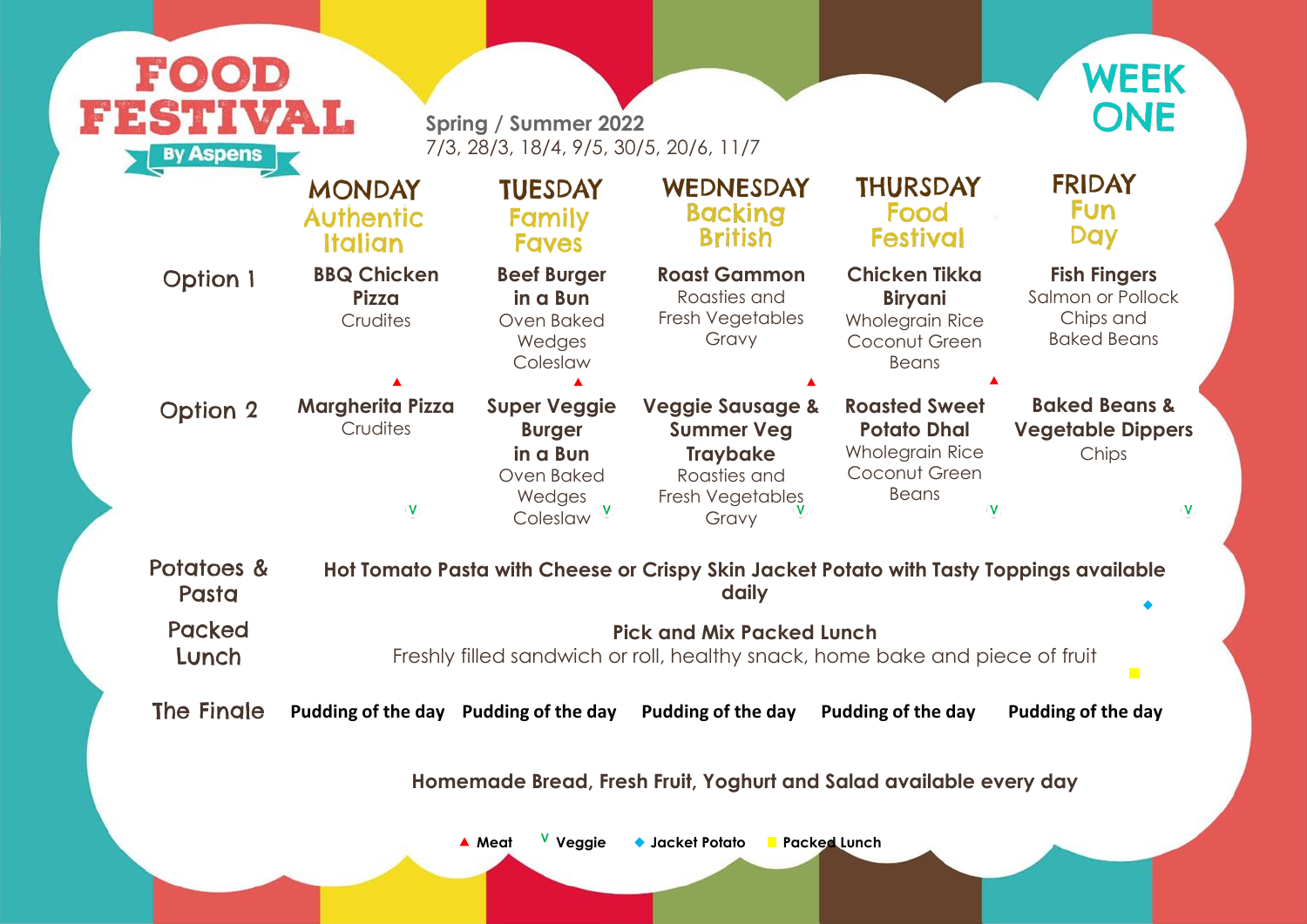#### **Baked Breaded Fish** Chips and Mushy Peas

| <b>EESTIVAL</b><br><b>By Aspens</b> |                                                                                                  | <b>Spring / Summer 2022</b><br>21/2, 14/3, 4/4, 25/4, 16/5, 6/6, 27/6, 18/7             |                                                                                                                  |                                                                                    | <b>TWO</b>                                                                                                   |
|-------------------------------------|--------------------------------------------------------------------------------------------------|-----------------------------------------------------------------------------------------|------------------------------------------------------------------------------------------------------------------|------------------------------------------------------------------------------------|--------------------------------------------------------------------------------------------------------------|
| <b>Option 1</b>                     | <b>MONDAY</b><br><b>Authentic</b><br>Italian<br><b>Creamy Chicken</b><br><b>Pasta Bake</b>       | <b>TUESDAY</b><br><b>Family</b><br><b>Faves</b><br><b>BBQ Pulled Pork &amp;</b><br>Mash | WEDNESDAY<br><b>Backing</b><br><b>British</b><br><b>Roast Chicken &amp;</b><br>Stuffing                          | <b>THURSDAY</b><br>Food<br><b>Festival</b><br><b>Beef Lasagne</b><br>Potato Wedges | <b>FRIDAY</b><br><b>Fun</b><br>Day<br><b>Baked Breaded</b><br><b>Fish</b>                                    |
|                                     | <b>Whole Grain Penne</b><br><b>Garlic Slice</b><br><b>Green Salad</b>                            | Carrots                                                                                 | Roasties and<br>Fresh Vegetables<br>Gravy                                                                        | <b>Rainbow Slaw</b>                                                                | Chips and<br><b>Mushy Peas</b>                                                                               |
|                                     |                                                                                                  |                                                                                         |                                                                                                                  |                                                                                    |                                                                                                              |
| <b>Option 2</b>                     | <b>Veggie Bolognese</b><br><b>Whole Grain Penne</b><br><b>Garlic Slice</b><br><b>Green Salad</b> | <b>Baked Bean &amp;</b><br><b>Veggie Sausage</b><br><b>Cowboy Pie</b><br>Carrots        | <b>Cheese &amp; Spring</b><br><b>Onion Pastry Slice</b><br>Roasties and<br>Fresh Vegetables<br>Gravy             | <b>Veggie Nachos &amp;</b><br><b>Cheese</b><br>Potato Wedges<br>Rainbow Slaw       | <b>Carrot &amp; Potato</b><br><b>Cakes Homemade</b><br><b>Tomato sauce</b><br>Chips and<br><b>Mushy Peas</b> |
| Potatoes &<br>Pasta                 |                                                                                                  |                                                                                         | Hot Tomato Pasta with Cheese or Crispy Skin Jacket Potato with Tasty Toppings available daily                    |                                                                                    |                                                                                                              |
| <b>Packed</b><br>Lunch              |                                                                                                  |                                                                                         | <b>Pick and Mix Packed Lunch</b><br>Freshly filled sandwich or roll, healthy snack, home bake and piece of fruit |                                                                                    |                                                                                                              |
| The Fingle                          | <b>Pudding of the day</b>                                                                        | Pudding of the day                                                                      | Pudding of the day                                                                                               | Pudding of the day                                                                 | <b>Pudding of the day</b>                                                                                    |
|                                     |                                                                                                  |                                                                                         | Homemade Bread, Fresh Fruit, Yoghurt and Salad available every day                                               |                                                                                    |                                                                                                              |



## **FRIDAY Fun** Day